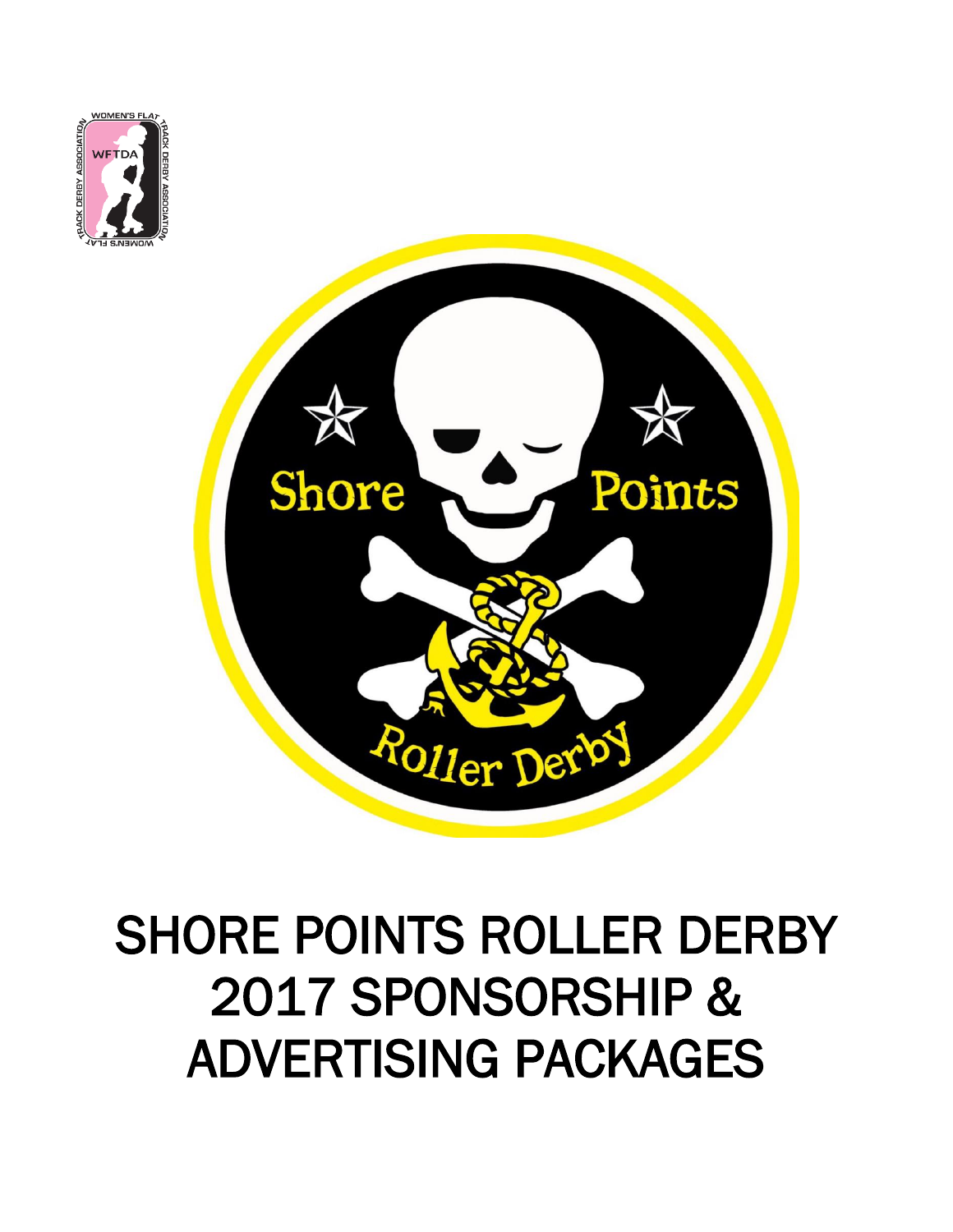#### WHO WE ARE:

Shore Points Roller Derby is an all-women's, flat track roller derby team – tearing up the South Jersey coast since 2007! We are a non-profit organization comprised of strong individuals who share the same goal of emotional growth and physical strength through the sport of roller derby.

#### OUR TEAMS:

SPRD has two travel teams and two home teams. Our WFTDA charter team, the All-Stars, is comprised of 20 skaters who represent the league in WFTDA-sanctioned game-play. Our B team, the Boardwalk Brawlers, plays other non-charter teams. Our home teams, the High Rollers and the Maidens of Mayhem, play games at our home venue. These teams allow skaters to gain skills and compete at a level that will be challenging and competitive.



#### WHY WFTDA:

As of March 11, 2014, Shore Points Roller Derby was officially accepted into the Women's Flat Track Derby Association! WFTDA is the international governing body for women's flat track roller derby. Membership was awarded to us after completing our WFTDA apprentice program and following the sets of standards for rules, seasons, and safety. Being a part of WFTDA took our league to the next level of roller derby. With over 400 leagues and apprentices worldwide, WFTDA has completely changed the face of roller derby.

WFTDA' s Mission: "WFTDA promotes and fosters the support of women's flat track roller derby by facilitating the development of athletic ability, sports woman ship, and goodwill among Member leagues."

#### OUR COMMITMENT:

We are committed to training hard, giving back to our community, and bringing South Jersey the best fast-paced, hard-hitting flat track roller derby action!

#### WHY SPONSOR US:

SPRD is completely funded by skaters and generous sponsors. Our league expenses consist of: weekly rink rental for practices, insurance, monthly game day rink rental and production materials, advertising, and promotional costs. With our constantly growing and diverse fan base, we seek to create a mutually beneficial relationship with our sponsors through various levels of financial commitments.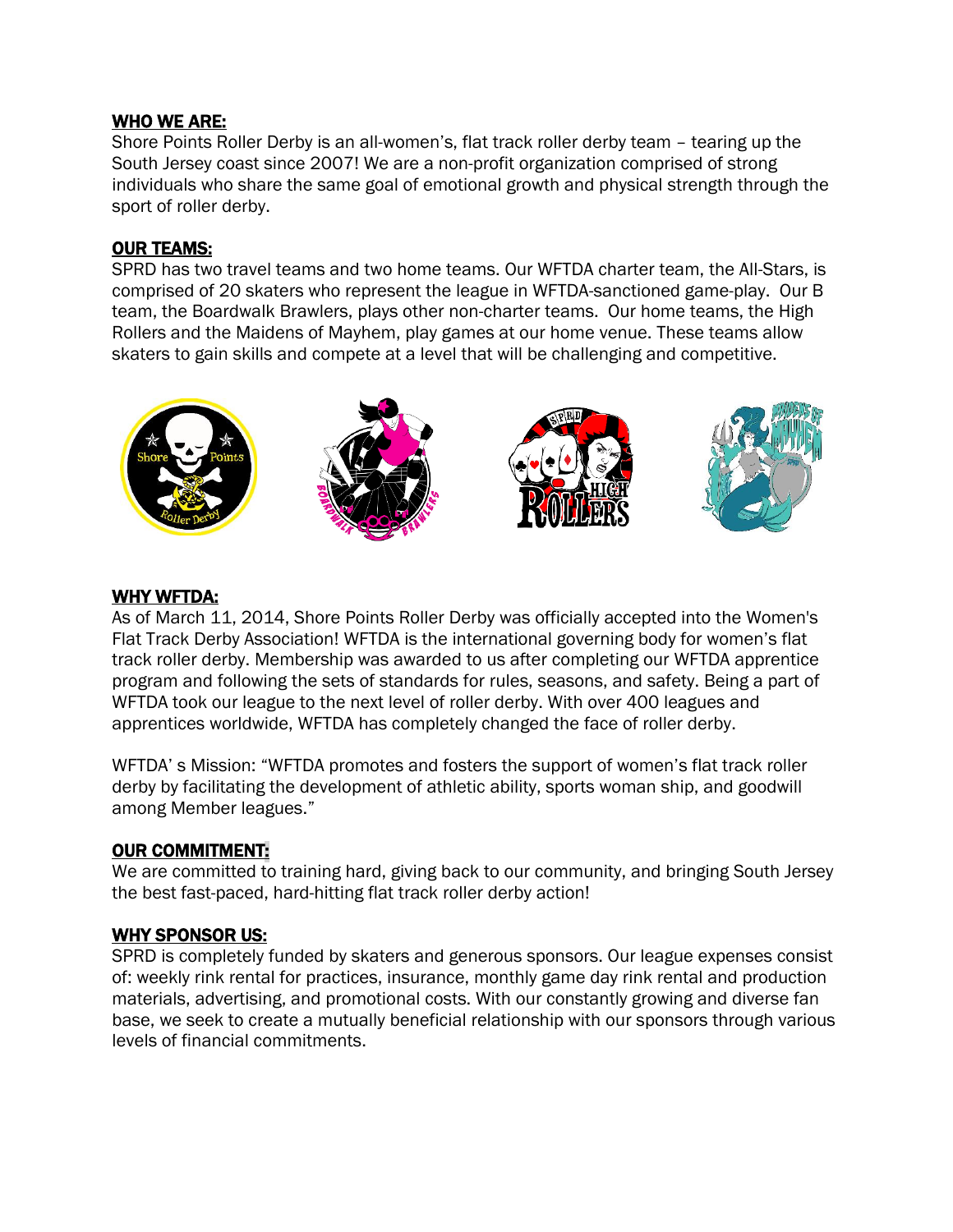# 2017 SPONSORSHIP PACKAGES

#### FRESHMEAT PACKAGE: (\$100)

- Sponsor logo in home bout programs for 2017 season
- Sponsor logo on league website for 2017 season
- Two tickets to home bout of choice

#### MAYHEM PACKAGE: (\$200)

- Sponsor Ad (business card size) in home bout programs for 2017 season
- Sponsor Ad on league website for the 2017 season
- Scoreboard Ad for 2017 season
- SPRD Swag
- 4 tickets to home bouts of choice

#### HIGHROLLER: (\$350)

- 1/4 page Sponsor Ad in home bout programs for 2017 season
- Sponsor ad and link on league website for the 2017 season
- Vender Space at all home bouts in the 2017 season (if applicable)
- Scoreboard Ad for 2017 season
- SPRD Swag
- 6 tickets to home bout of choice

#### BRAWLER PACKAGE: (\$500)

- •1/2 page Sponsor Ad in home bout programs for 2017 season
- Sponsor Ad and link on league website for the 2017 season
- Scoreboard Ad for 2017 season
- Monthly social media shout outs
- •Sponsor announcement at 2017 home bouts
- Occupy the Penalty Box for one Bout
- SPRD Swag
- Two SPRD T-shirts
- 12 tickets to home bouts of choice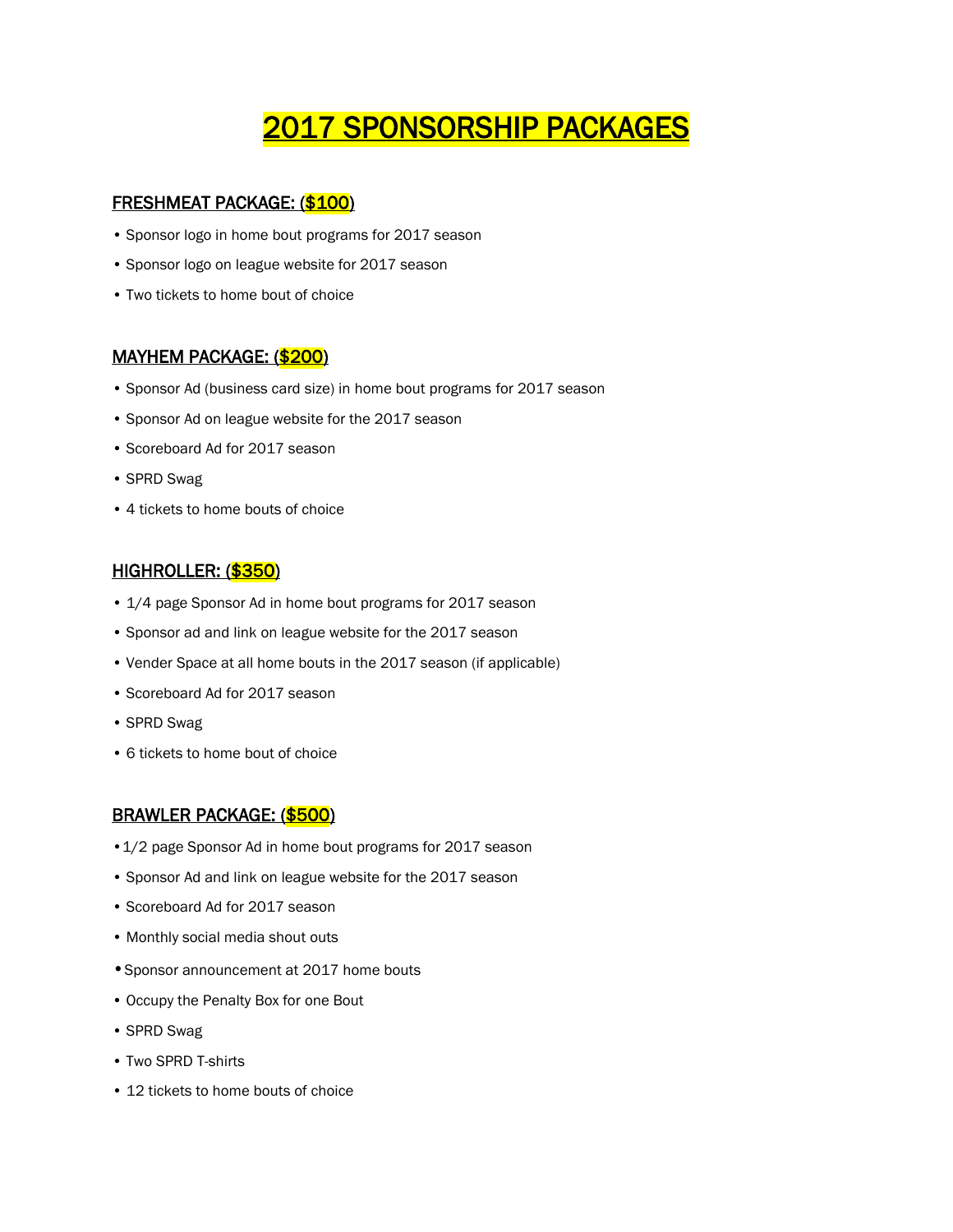#### ALLSTAR PACKAGE: (\$1,000)

- •Full page Sponsor Ad in home bout programs for 2017 season
- Sponsor ad and link on league website for the 2017 season
- Scoreboard Ad for 2017 season
- Rink side 3" by 5" Banner, provided by us, hung at games and events.
- Announcer shout out at 2017 home bouts
- Monthly social media shout outs
- Occupy the Jammer line for Bout of Choice
- •SPRD Swag
- Two SPRD Sweatshirts
- Two Season passes to our home bouts

## ALA CART ITEMS

Vender space: Vending space is available for a single bout or our full season. Tables are to be provided by you and placement is at the discretion of the venue and SPRD.

Time Out: Hear your businesses name announced every time a team or referee calls a time out during a home bout. This is available on a single bout basis.

Penalty Box: Every time a skater goes to the penalty box, it will be referred as the "YOUR BUSINESS NAME PENALTY BOX." This is available on a single bout basis.

Jammer Line: Your business name will be announced at the beginning of every jam!

Scoreboard Ad: Your business logo will flash along the bottom of the scoreboard during the entirety of the bout. This is available for a single bout or full season.

Season Passes: Your name will be at will call for every bout during our home season. Buying season passes can save you 50% off home tickets!

Banner: A banner, supplied by SPRD, will be hung at every home bout during the home season. Placement is at the discretion of the venue and SPRD.

Social Media Mentions: Monthly social media shout outs on all of our social media outlets!

Adopt A Derby Player: Your business name will be attached to your favorite derby player! For example: "There's Hammonton Skating Center's Favorite skater Out-break Meggo lined up at the jammer line!" This is available for a single home bout. You will also receive personalized signed photo of your favorite derby girl!

Program Advertising: A Hi-res PDF (300dpi) is due at least one week prior to the Friday before the selected game. Full season advertising is due two weeks before first game of the season.

In kind trades and prize donations: While money is a large part of our sponsorship needs, we also need items for raffles, fundraisers, bout supplies, printing services and uniforms. Items such as these can be traded for ala cart items or customized packages. You can email our sponsorship representative to discuss at shorepointsor@gmail.com

*\*\*Don't see a package here that suits your needs or budget?* We would be happy to customize a package to fit your needs! Please email our sponsorship representative at shorepointspr@gmail.com!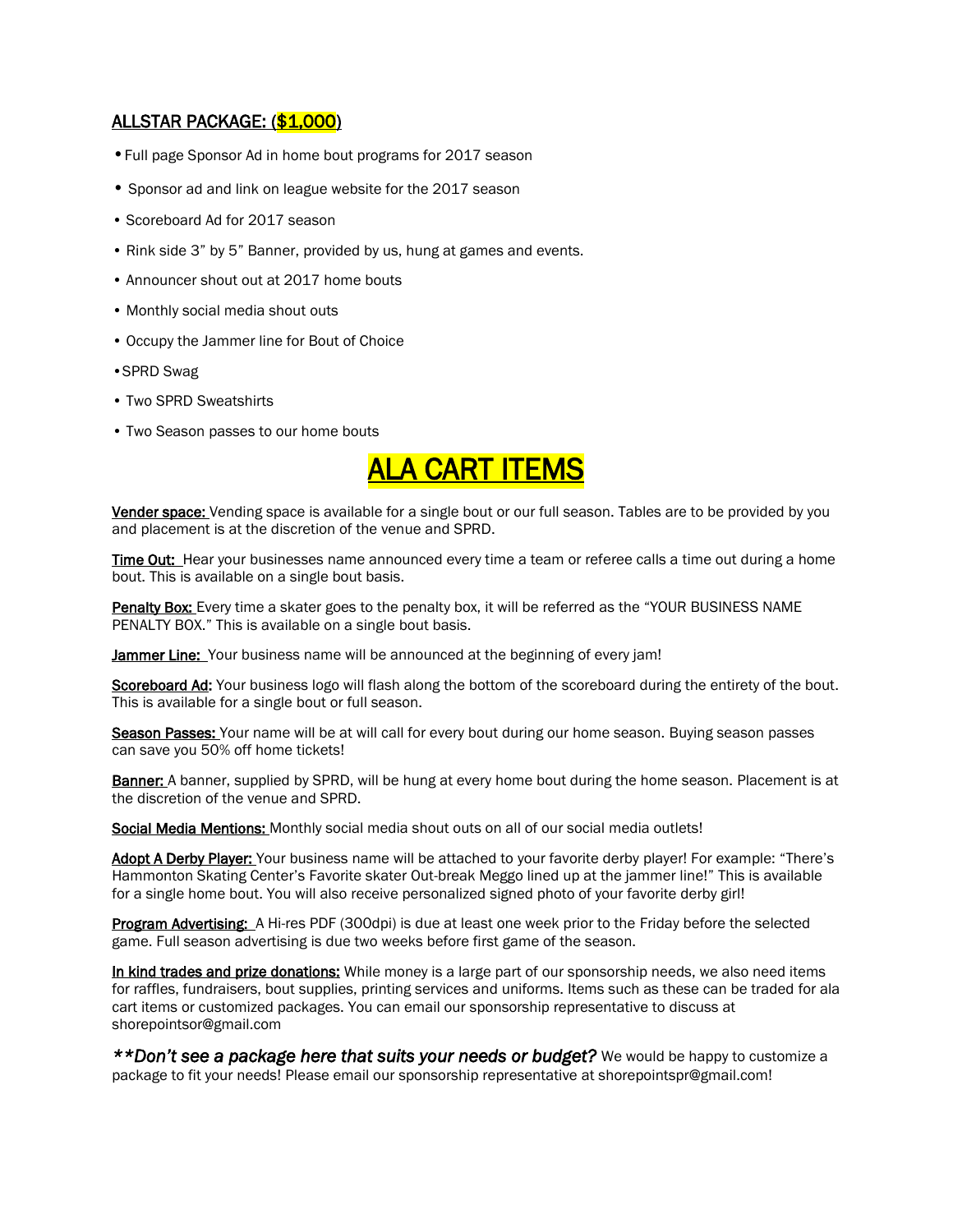Please indicate your level of interest by initialing next to you selection.

| <b>PACKAGES:</b>                    | <b>PRICE:</b>                     | <b>INITIAL:</b> |
|-------------------------------------|-----------------------------------|-----------------|
| <b>FRESHMEAT PACKAGE</b>            | 100.00<br>$\overline{\mathbf{S}}$ |                 |
| <b>MAYHEM PACKAGE</b>               | $$^{\circ}$<br>200.00             |                 |
| <b>HIGHROLLER PACKAGE</b>           | $\overline{\mathbb{S}}$<br>350.00 |                 |
| <b>BRAWLER PACKAGE</b>              | $\overline{\mathbb{S}}$<br>500.00 |                 |
| <b>ALLSTAR PACKAGE</b>              | \$1,000.00                        |                 |
| <b>ALA CART ITEMS:</b>              | <b>PRICE:</b>                     | <b>INITIAL:</b> |
| <b>VENDER SPACE (FULL SEASON)</b>   | \$150.00                          |                 |
| VENDER SPACE ( PER BOUT)            | \$<br>25.00                       |                 |
| TIME OUT (PER BOUT)                 | \$<br>75.00                       |                 |
| PENALITY BOX (PER BOUT)             | \$100.00                          |                 |
| JAMMER LINE (PER BOUT)              | \$150.00                          |                 |
| SCOREBOARD AD (FULL SEASON)         | \$150.00                          |                 |
| SCOREBOARD (PER BOUT)               | $\overline{\mathbb{S}}$<br>50.00  |                 |
| <b>SEASON PASSES (HOME)</b>         | \$<br>75.00                       |                 |
| <b>BANNER (FULL SEASON)</b>         | \$200.00                          |                 |
| SOCIAL MEDIA MENTIONS (FULL SEASON) | $\overline{\mathbb{S}}$<br>15.00  |                 |
| ADOPT A DERBY GIRL (PER BOUT)       | 25,00<br>$$^{\circ}$              |                 |
| PROGRAM ADVERTISING ONLY            | <b>PRICE:</b>                     | <b>INITIAL:</b> |
| <b>QUARTER PAGE (PER BOUT)</b>      | $\mathsf{\$}$<br>15.00            |                 |
| HALF PAGE (PER BOUT)                | \$25.00                           |                 |
| FULL PAGE (PER BOUT)                | \$<br>50.00                       |                 |
| <b>QUARTER PAGE (FULL SEASON)</b>   | \$100.00                          |                 |
| HALF PAGE (FULL SEASON)             | \$150.00                          |                 |
| FULL PAGE ( FULL SEASON)            | \$225.00                          |                 |